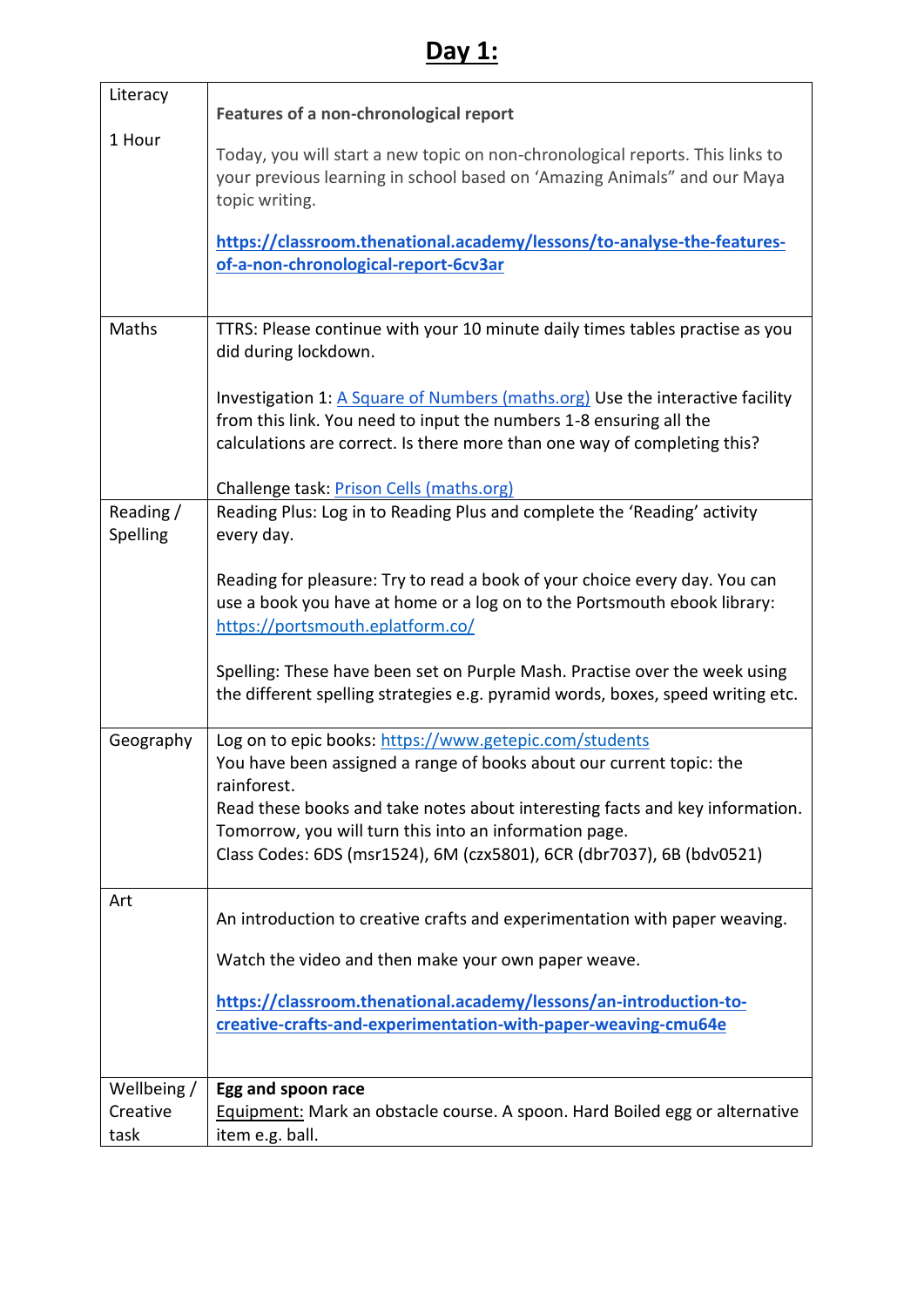| Task: Complete course. What is the fewest number of drops you can get?    |
|---------------------------------------------------------------------------|
| What is the fastest without dropping the egg once. Keep making the course |
| more tricky (under or over objects)                                       |

## **Day 2:**

| Literacy<br>1 hour    | To gather information for a non-chronological report.<br>Today, you will be making notes to use in your non-chronological report<br>about pandas. You can complete your own research to add to the notes in<br>the video. https://classroom.thenational.academy/lessons/to-gather-<br>information-for-a-non-chronological-report-c8w34c |
|-----------------------|-----------------------------------------------------------------------------------------------------------------------------------------------------------------------------------------------------------------------------------------------------------------------------------------------------------------------------------------|
| Maths                 | TTRS: Please continue with your 10 minute daily times tables practise as<br>you did during lockdown.                                                                                                                                                                                                                                    |
|                       | Investigation 2: Tea Cups (maths.org)-again use the interactive link to order<br>your cups and saucers. Take a picture and send it in or bring it in when you<br>have finished isolating.<br>Challenge Task: Counting Cards (maths.org)                                                                                                 |
| Reading /<br>Spelling | Reading Plus: Log in to Reading Plus and complete the 'Reading' activity<br>every day.                                                                                                                                                                                                                                                  |
|                       | Reading for pleasure: Try to read a book of your choice every day. You can<br>use a book you have at home or a log on to the Portsmouth ebook library:<br>https://portsmouth.eplatform.co/                                                                                                                                              |
|                       | Spelling: These have been set on Purple Mash. Practise over the week using<br>the different spelling strategies e.g. pyramid words, boxes, speed writing<br>etc.                                                                                                                                                                        |
| Geography             | Log on to epic books: https://www.getepic.com/students                                                                                                                                                                                                                                                                                  |
|                       | You have been assigned a range of books about our current topics: the<br>rainforest.                                                                                                                                                                                                                                                    |
|                       | Yesterday, you recorded key information and fun facts. Today, you need to<br>begin turning these into an information page. Spend some time planning<br>and drafting out your poster. Where are you going to put the different<br>sections? How can you make it eye-catching?                                                            |
|                       | Class Codes: 6DS (msr1524), 6M (czx5801), 6CR (dbr7037), 6B (bdv0521)                                                                                                                                                                                                                                                                   |
| Art                   | <b>Exploring paper crafts.</b>                                                                                                                                                                                                                                                                                                          |
|                       | Watch the video and then make your own paper cutting design and paper                                                                                                                                                                                                                                                                   |
|                       | fan design (The task will suggest using paint but you can use colour pens or<br>pencils if you prefer)                                                                                                                                                                                                                                  |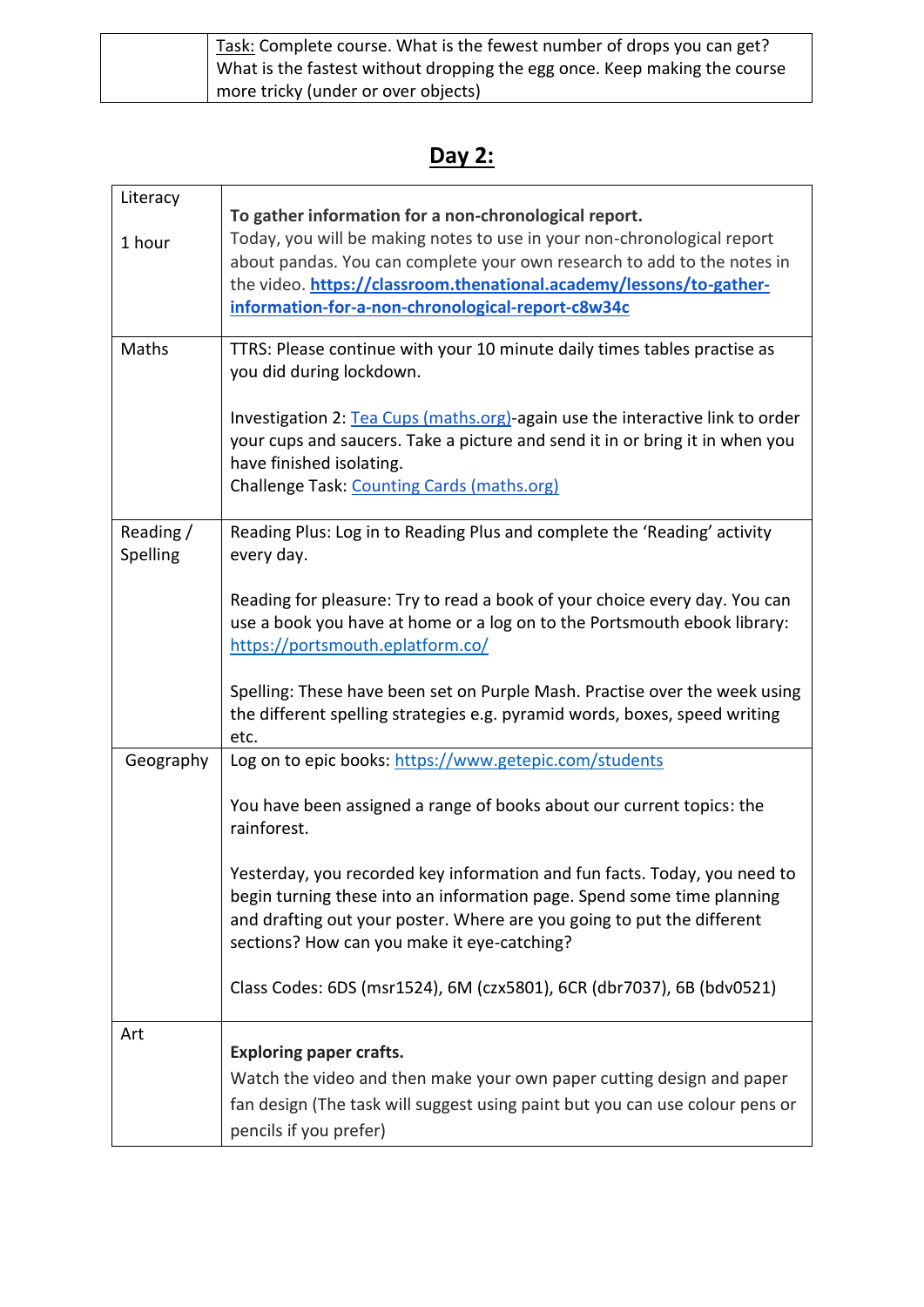|             | https://classroom.thenational.academy/lessons/exploring-paper-crafts-<br>75jkat |
|-------------|---------------------------------------------------------------------------------|
|             |                                                                                 |
| Wellbeing / |                                                                                 |
| Creative    | Keepy uppy                                                                      |
| task        | Equipment: Ball                                                                 |
|             | Task: Using your feet or by throwing and catching, how many keepy uppys         |
|             | can you do? How high can you go? Can you spin whilst doing them?                |
|             |                                                                                 |

| Literacy              | To write your non-chronological report.                                                                                                                                                    |
|-----------------------|--------------------------------------------------------------------------------------------------------------------------------------------------------------------------------------------|
| 1 hour                | Part 1: Write the opening paragraph:<br>https://classroom.thenational.academy/lessons/to-write-the-opening-of-<br>a-non-chronological-report-68u3ce                                        |
|                       | Part 2: Writing appearance paragraph:<br>https://classroom.thenational.academy/lessons/to-write-the-paragraph-<br>on-appearance-68wk2e                                                     |
|                       | <b>Chilli Challenge:</b> Habitat and diet paragraph<br>https://classroom.thenational.academy/lessons/to-write-the-paragraph-<br>on-habitat-and-diet-6dk32c                                 |
| Maths                 | TTRS: Please continue with your 10 minute daily times tables practise as<br>you did during lockdown.                                                                                       |
|                       | Barvember: There are lots to choose from. Make sure you bring them in<br>and show your teacher                                                                                             |
|                       | https://whiterosemaths.com/resources/classroom-resources/barvember/                                                                                                                        |
|                       | Go to the White Rose Barvember website and choose a day! When you<br>click on a day, it will download a folder with the questions and answers<br>inside.                                   |
|                       | Choose between the 'With Bars' or 'Without Bars' options and have a go. If<br>you want a REAL challenge, then look at the 'Challenge' question.                                            |
|                       | The solutions to all of the questions are on the PowerPoints in the folder.                                                                                                                |
| Reading /<br>Spelling | Reading Plus: Log in to Reading Plus and complete the 'Reading' activity<br>every day.                                                                                                     |
|                       | Reading for pleasure: Try to read a book of your choice every day. You can<br>use a book you have at home or a log on to the Portsmouth ebook library:<br>https://portsmouth.eplatform.co/ |

## **Day 3**